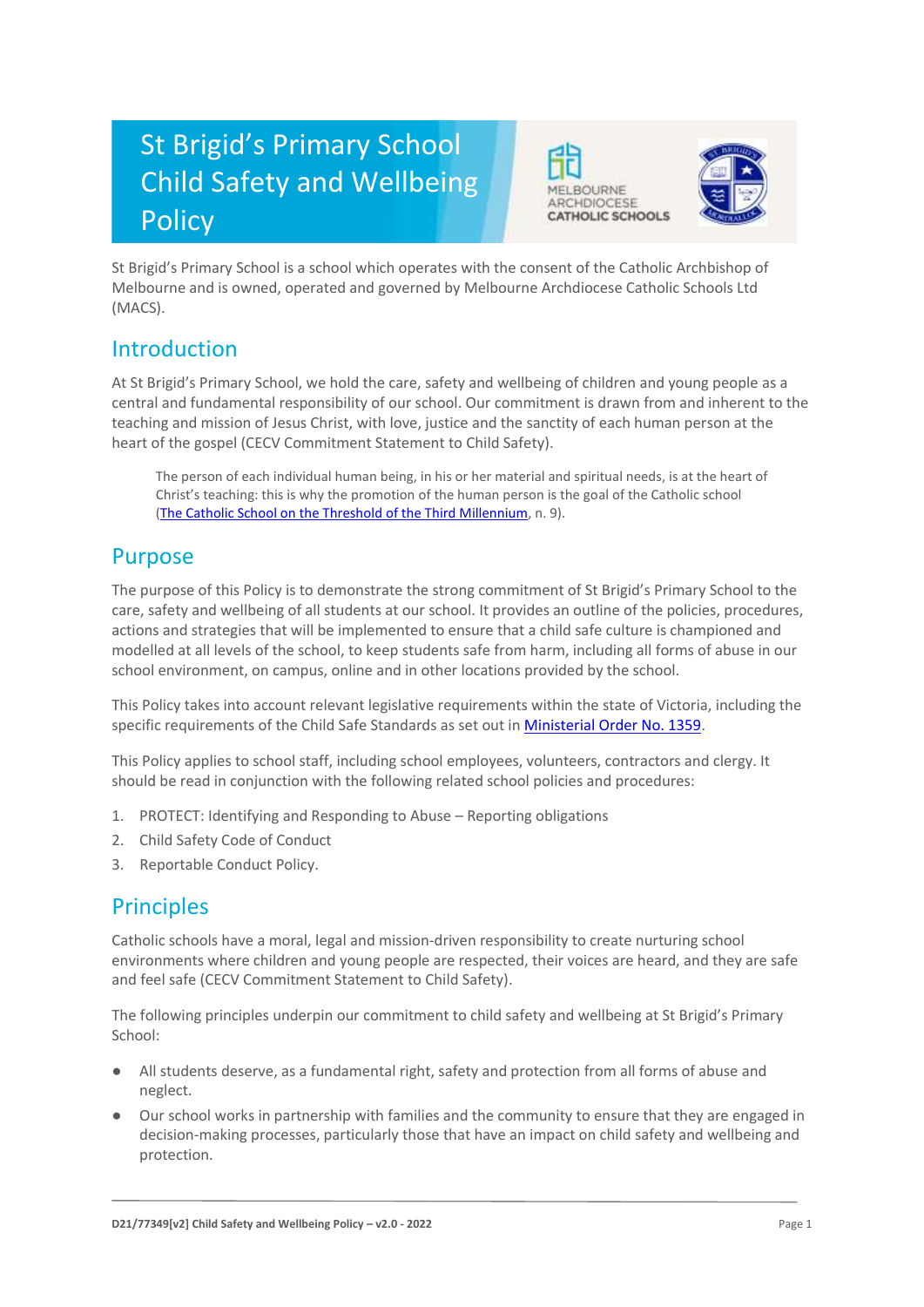- All students have the right to a thorough and systematic education in all aspects of personal safety, in partnership with their parents/guardians/carers.
- All adults in our school, including teaching and non-teaching staff, clergy, volunteers and contractors, have a responsibility to care for children and young people, to positively promote their wellbeing, to identify and mitigate risks related to child safety and wellbeing in the school environment and to protect them from any kind of harm or abuse.
- The policies, guidelines and codes of conduct for the care, wellbeing and protection of students are based on honest, respectful and trusting relationships between adults and children and young people.
- Policies and practices demonstrate compliance with legislative requirements and cooperation with the Church, governments, the police and human services agencies.
- All persons involved in situations where harm is suspected or disclosed must be treated with sensitivity, dignity and respect.
- All members of the school community (including students and their families) are kept informed of child safety and wellbeing matters (where appropriate) and are involved in promoting child safety and wellbeing.
- Staff, clergy, volunteers, contractors, parents and students should feel free to raise concerns about child safety and wellbeing, knowing these will be taken seriously by school leadership.
- Appropriate confidentiality will be maintained, with information being provided to those who have a right or a need to be informed, either legally (including under legislated information sharing schemes being Child Information Sharing Scheme (CISS) or Family Violence Information Sharing Scheme (FVISS)) or pastorally.

# **Definitions**

**Child** means a child or young person who is under the age of 18 years.

**Child abuse** includes:

- (a) any act committed against a child involving:
	- (i) a sexual offence
	- (ii) an offence under section 49B(2) of the *Crimes Act 1958* (grooming)
- (b) the infliction, on a child, of:
	- (i) physical violence
	- (ii) serious emotional or psychological harm
- (c) serious neglect of a child.

**Child safety** encompasses matters related to protecting all children from child abuse, managing the risk of child abuse, providing support to a child at risk of child abuse, and responding to suspicions, incidents, disclosures or allegations of child abuse (Ministerial Order No. 1359).

**Child neglect** includes a failure to provide the child with an adequate standard of nutrition, medical care, clothing, shelter or supervision to the extent that the health and physical development of the child is significantly impaired or placed at serious risk (PROTECT: Identifying and responding to all forms of abuse [in Victorian schools\)](http://www.cecv.catholic.edu.au/getmedia/ebe135a4-d1b3-48a0-81fe-50d4fc451bcd/Identifying-and-Responding-to-All-Forms-of-Abuse.aspx#page%3D27).

**Child physical abuse** generally consists of any non-accidental infliction of physical violence on a child by any person [\(PROTECT: Identifying and responding to all forms of abuse in Victorian schools\)](https://www.cecv.catholic.edu.au/getmedia/ebe135a4-d1b3-48a0-81fe-50d4fc451bcd/Identifying-and-Responding-to-All-Forms-of-Abuse.aspx#page%3D15).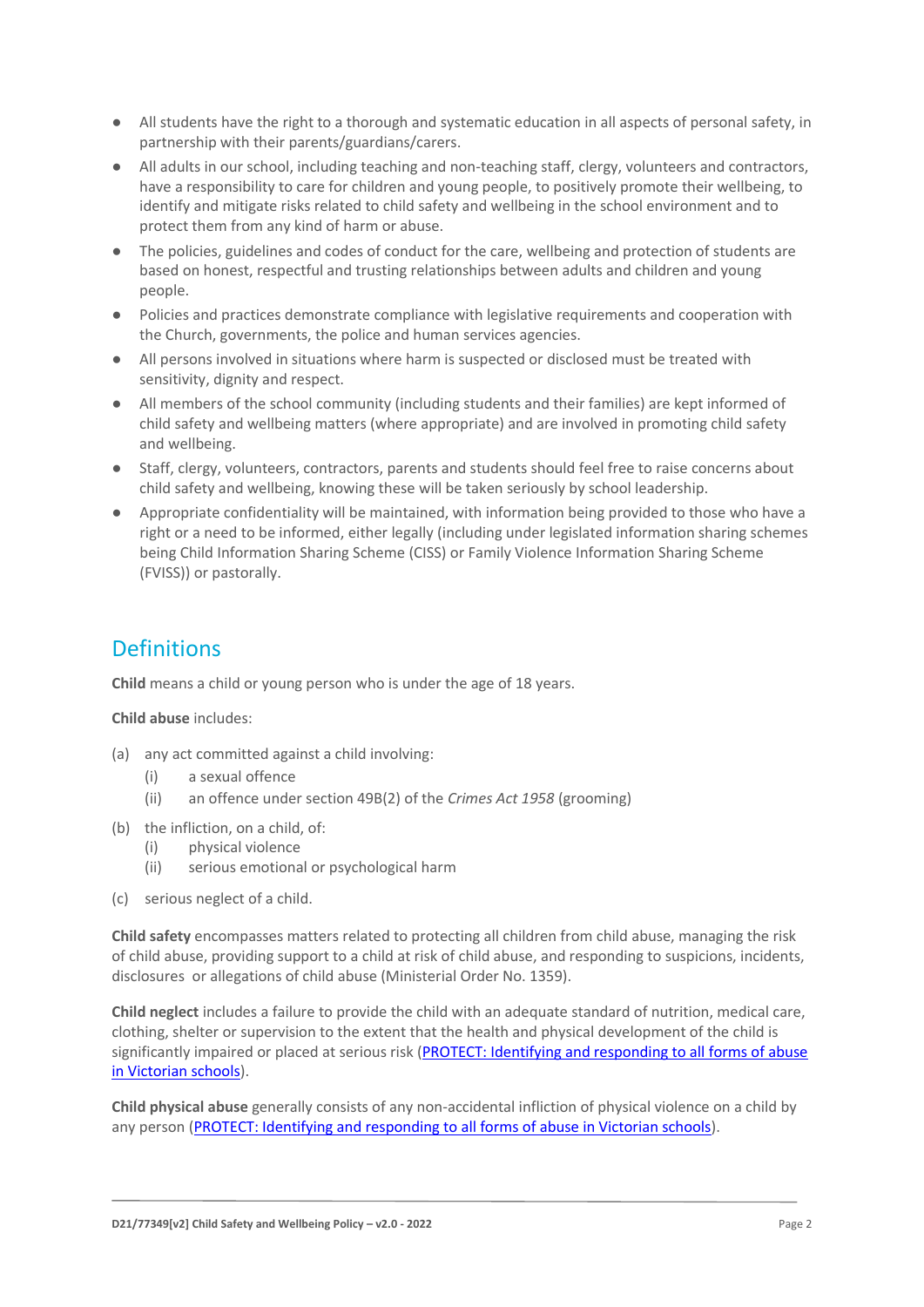**Child sexual abuse** is when a person uses power or authority over a child to involve them in sexual activity. It can include a wide range of sexual activity and does not always involve physical contact or force [\(PROTECT: Identifying and responding to all forms of abuse in Victorian schools\)](https://www.cecv.catholic.edu.au/getmedia/ebe135a4-d1b3-48a0-81fe-50d4fc451bcd/Identifying-and-Responding-to-All-Forms-of-Abuse.aspx#page%3D17).

**Emotional child abuse** occurs when a child is repeatedly rejected, isolated or frightened by threats, or by witnessing family violence [\(PROTECT: Identifying and responding to all forms of abuse in Victorian schools\)](https://www.cecv.catholic.edu.au/getmedia/ebe135a4-d1b3-48a0-81fe-50d4fc451bcd/Identifying-and-Responding-to-All-Forms-of-Abuse.aspx#page%3D26).

**Grooming** is when a person engages in predatory conduct to prepare a child for sexual activity at a later date. It can include communication and/or attempting to befriend or establish a relationship or other emotional connection with the child or their parent/carer [\(PROTECT: Identifying and responding to all](https://www.cecv.catholic.edu.au/getmedia/ebe135a4-d1b3-48a0-81fe-50d4fc451bcd/Identifying-and-Responding-to-All-Forms-of-Abuse.aspx#page%3D20)  [forms of abuse in Victorian schools\)](https://www.cecv.catholic.edu.au/getmedia/ebe135a4-d1b3-48a0-81fe-50d4fc451bcd/Identifying-and-Responding-to-All-Forms-of-Abuse.aspx#page%3D20).

**Mandatory reporting:** The legal requirement under the *Children, Youth and Families Act 2005* (Vic.) to protect children from harm relating to physical and sexual abuse. The Principal, registered teachers and early childhood teachers, school counsellors, religious clergy, medical practitioners and nurses at a school are mandatory reporters under this Act [\(PROTECT: Identifying and responding to all forms of abuse in](http://www.cecv.catholic.edu.au/getmedia/ebe135a4-d1b3-48a0-81fe-50d4fc451bcd/Identifying-and-Responding-to-All-Forms-of-Abuse.aspx#page%3D8)  [Victorian schools\)](http://www.cecv.catholic.edu.au/getmedia/ebe135a4-d1b3-48a0-81fe-50d4fc451bcd/Identifying-and-Responding-to-All-Forms-of-Abuse.aspx#page%3D8).

**Reasonable belief – mandatory reporting:** When school staff are concerned about the safety and wellbeing of a child or young person, they must assess that concern to determine if a report should be made to the relevant agency. This process of considering all relevant information and observations is known as forming a reasonable belief. A 'reasonable belief' or a 'belief on reasonable grounds' is not the same as having proof, but is more than mere rumour or speculation. A reasonable belief is formed if a reasonable person in the same position would have formed the belief on the same grounds [\(PROTECT:](http://www.cecv.catholic.edu.au/getmedia/ebe135a4-d1b3-48a0-81fe-50d4fc451bcd/Identifying-and-Responding-to-All-Forms-of-Abuse.aspx#page%3D35)  [Identifying and responding to all forms of abuse in Victorian schools\)](http://www.cecv.catholic.edu.au/getmedia/ebe135a4-d1b3-48a0-81fe-50d4fc451bcd/Identifying-and-Responding-to-All-Forms-of-Abuse.aspx#page%3D35).

**Reasonable belief – reportable conduct scheme:** When a person has a reasonable belief that a worker/volunteer has committed reportable conduct or misconduct that may involve reportable conduct. A reasonable belief is more than suspicion and there must be some objective basis for the belief. It does not necessitate proof or require certainty.

NOTE: the difference between the reasonable belief definitions under mandatory reporting and the reportable conduct scheme is the category of persons who are required to, or can, form the reasonable belief which forms the basis for a report.

**Reportable conduct:** Five types of reportable conduct are listed in the *Child Wellbeing and Safety Act 2005* (Vic.) (as amended by the *Children Legislation Amendment (Reportable Conduct) Act 2017*). These include:

- 1. sexual offences (against, with or in the presence of a child)
- 2. sexual misconduct (against, with or in the presence of a child)
- 3. physical violence (against, with or in the presence of a child)
- 4. behaviour that is likely to cause significant emotional or psychological harm
- 5. significant neglect.

**School environment** means any of the following physical, online or virtual places used during or outside school hours:

- a campus of the school
- online or virtual school environments made available or authorized by St Brigid's Primary School for use by a child or student (including email, intranet systems, software, applications, collaboration tools and online services)
- other locations provided by the school or through a third-part provider for a child or student to use including, but not limited to, locations used for school camps, approved homestay accommodation,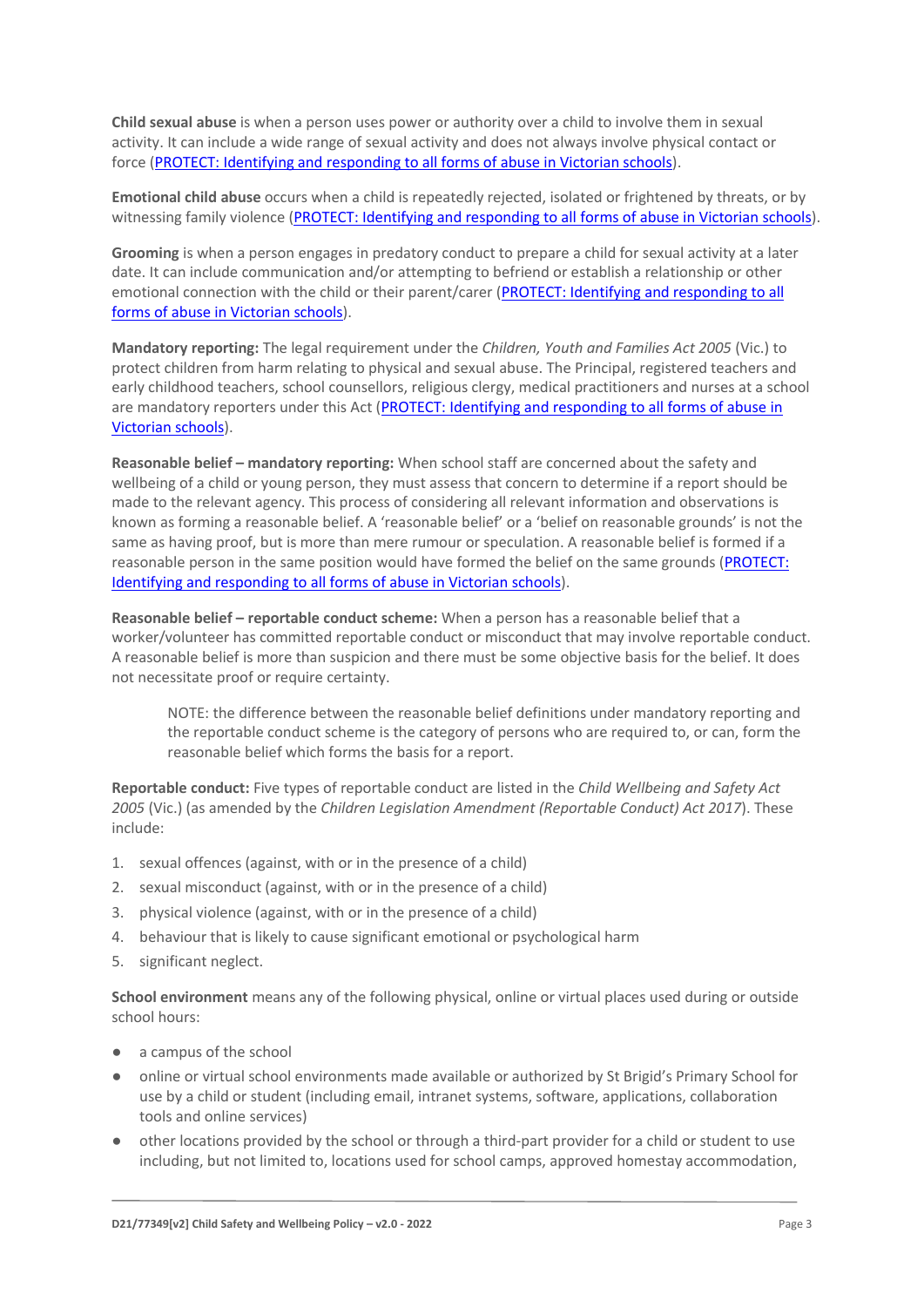delivery of education and training, sporting events, excursions, competitions and other events) (Ministerial Order No. 1359).

**School staff** means an individual working in a school environment who is:

- directly engaged or employed by a school governing authority
- a contracted service provider engaged by MACS (whether or not a body corporate or any other person is an intermediary) engaged to perform child-related work for St Brigid's Primary School
- a minister of religion, a religious leader or an employee or officer of a religious body associated with MACS (Ministerial Order No. 1359).

**Volunteer** means a person who performs work without remuneration or reward for St Brigid's Primary School in the school environment.

#### Policy commitments

All students enrolled at St Brigid's Primary School have the right to feel safe and be safe. The safety and wellbeing of children in our care will always be our first priority and we do not and will not tolerate child abuse. We aim to create a child-safe and child-friendly environment where children are free to enjoy life to the full without any concern for their safety. There is particular attention paid to the most vulnerable children, including Aboriginal and Torres Strait Islander children, children from culturally and/or linguistically diverse backgrounds, children with a disability, children who are unable to live at home, international students, and LGBTIQ+ students.

#### **Our commitment to our students**

- We commit to the safety and wellbeing of all children and young people enrolled in our school.
- We commit to providing children and young people with positive and nurturing experiences.
- We commit to listening to children and young people, and empowering them by ensuring that they understand their rights (including to safety, information and participation), and by taking their views seriously and addressing any concerns that they raise with us.
- We commit to taking action to ensure that children and young people are protected from abuse or harm.
- We commit to ensuring that the needs of all children and young people enrolled in our school are met, including those who are most vulnerable.
- We commit to recognising the importance of friendships and to encouraging support from peers, to help children and students feel safe and less isolated.
- We commit to developing a culture that facilitates and provides opportunities for children and student participation, and that strengthens the confidence and engagement of children and students by being responsive to their input.
- We commit to teaching children and young people the necessary skills and knowledge to understand and maintain their personal safety and wellbeing.
- We commit to seeking input and feedback from students regarding the creation of a safe school environment.

#### **Our commitment to parents, guardians and carers**

- We commit to communicating honestly and openly with parents, guardians and carers about the wellbeing and safety of their children.
- We commit to engaging with, and listening to, the views of parents, guardians and carers about our child safety and wellbeing practice, policies and procedures.
- We commit to transparency in our decision-making with parents, guardians and carers where it will not compromise the safety of children or young people.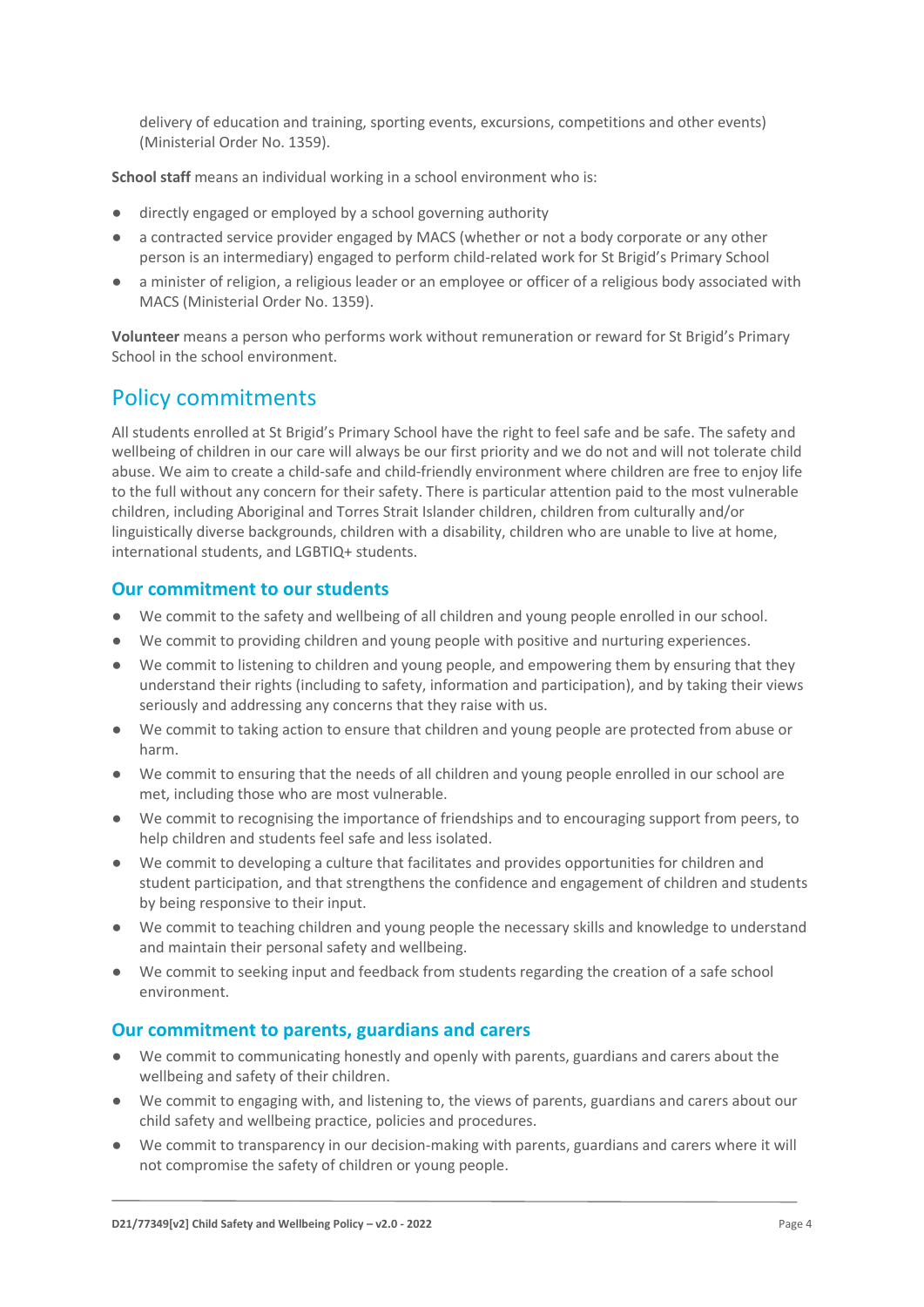- We commit to open engagement and communication with parents, guardians and carers about our child safe approach and our operations and governance related to child safety and wellbeing.
- We commit to ensuring that relevant information relating to child safety and wellbeing is accessible to parents, guardians and carers.
- We commit to acknowledging the cultural diversity of students and families, and being sensitive to how this may impact on student safety issues.
- We commit to continuously reviewing and improving our systems to protect children from abuse.

#### **Our commitment to our school staff (school employees, volunteers, contractors and clergy)**

- We commit to providing all St Brigid's Primary School staff with the necessary support to enable them to fulfil their roles, and to ensure that staff are attuned to signs of harm and are able to facilitate child-friendly ways for children and students to express their views, participate in decisionmaking and raise their concerns. This will include regular and appropriate learning opportunities.
- We commit to providing regular opportunities to clarify and confirm policy and procedures in relation to child safety and wellbeing, and young people's protection and wellbeing. This will include annual training in the principles and intent of the Child Safety and Wellbeing Policy and Child Safety Code of Conduct, and staff responsibilities to report concerns.
- We commit to listening to all concerns voiced by St Brigid's Primary School staff, clergy, volunteers and contractors about keeping children and young people safe from harm.
- We commit to providing opportunities for St Brigid's Primary School employees, volunteers, contractors and clergy to receive formal debriefing and counselling arising from incidents of the abuse of a child or young person.

#### Responsibilities and organisational arrangements

Everyone employed or volunteering at St Brigid's Primary School has a responsibility to understand the important and specific role they play individually and collectively to ensure a child safe culture in which the wellbeing and safety of all students is at the forefront of all they do and every decision they make (CECV Commitment Statement to Child Safety).

The school has allocated roles and responsibilities for child safety and wellbeing as follows:

Principal, Deputy Principal, Religious Education Leader and Student Learning Diversity Leader are all members of our Child Safety Team.

#### **Guide to responsibilities of school leadership**

The Principal, the school governing authority and school leaders at St Brigid's Primary School recognise their particular responsibility to ensure the development of preventative and proactive strategies that promote a culture of openness, awareness of and shared responsibility for child safety and wellbeing. Responsibilities include:

- creating an environment for children and young people to be safe and to feel safe
- upholding high principles and standards for all staff, clergy, volunteers and contractors
- promoting models of behaviour between adults and children and young people based on mutual respect and consideration
- ensuring thorough and rigorous practices are applied in the recruitment, screening and ongoing professional learning of staff and volunteers
- ensuring that school personnel have regular and appropriate learning to develop their knowledge of, openness to and ability to prevent, identify and address child safety and wellbeing matters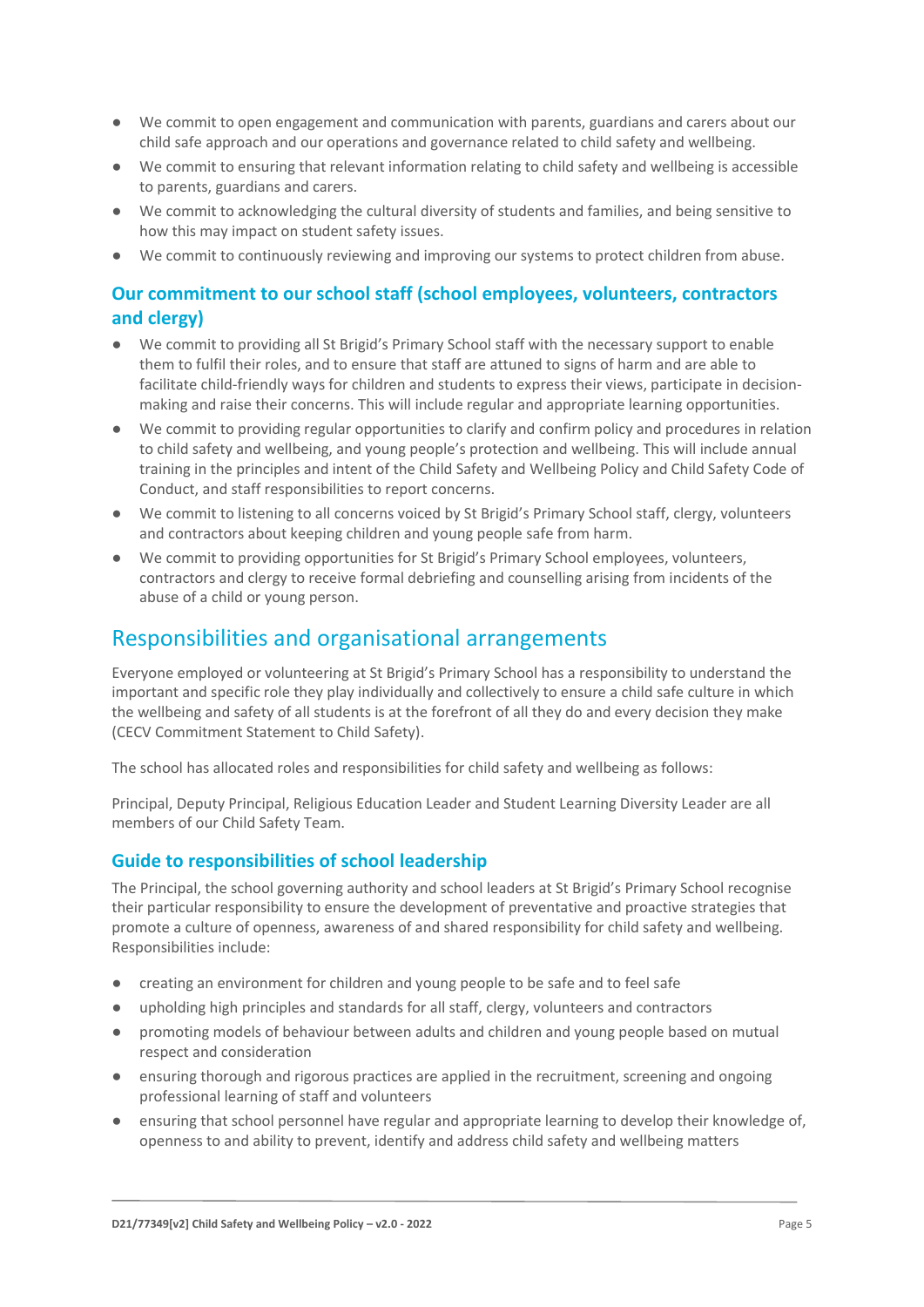- ensuring that the school has in place appropriate risk management strategies and practices that focus on preventing, identifying and mitigating risks related to child safety and wellbeing in the school environment
- providing regular opportunities to clarify and confirm legislative obligations, policy and procedures in relation to children and young people's protection and wellbeing
- ensuring the school meets the specific requirements of the Victorian Child Safe Standards as set out in Ministerial Order No. 1359
- ensuring the school takes specific action to protect children from abuse in line with the three new criminal offences introduced under the *Crimes Act 1958* (Vic.) and in line wit[h PROTECT: Identifying](http://www.cecv.catholic.edu.au/getmedia/ebe135a4-d1b3-48a0-81fe-50d4fc451bcd/Identifying-and-Responding-to-All-Forms-of-Abuse.aspx)  [and responding to all forms of abuse in Victorian schools](http://www.cecv.catholic.edu.au/getmedia/ebe135a4-d1b3-48a0-81fe-50d4fc451bcd/Identifying-and-Responding-to-All-Forms-of-Abuse.aspx)
- ensuring the school understands and reports all matters that may constitute reportable conduct under the Reportable Conduct Scheme and in accordance with the School's reportable conduct policy
- sharing information under legislated information sharing schemes (CISS and FVISS) in accordance with the school's prescribed role as an ISE
- ensuring that the school monitors and reviews the risks related to child safety and wellbeing, including evaluating the effectiveness of the implementation of its risk controls, on an annual basis.

#### **Guide to responsibilities of school staff**

Responsibilities of school staff (school employees, contractors and clergy) and volunteers include:

- treating children and young people with dignity and respect, acting with propriety, providing a duty of care, and protecting children and young people in their care
- following the legislative and internal school policies, procedures and processes in the course of their work, if they form a reasonable belief that a child or young person has been or is being abused or neglected
- providing a physically and psychologically safe environment where the wellbeing of children and young people is nurtured
- undertaking regular training and education in order to understand their individual responsibilities in relation to child safety, and the wellbeing of children and young people, including ways to prevent, identify and mitigate risks relating to child safety and wellbeing
- assisting children and young people to develop positive, responsible and caring attitudes and behaviours which recognise the rights of all people to be safe and free from abuse
- following the school's Child Safety Code of Conduct
- where risks of child abuse are identified, ensuring that action is taken to mitigate against those risks and that risks and actions are appropriately recorded.

#### **Organisational arrangements**

The Principal has the overall leadership role in monitoring and responding to the policy, procedures and practices for child safety and wellbeing in St Brigid's Primary School in accordance with this Policy.

We have appointed a Child Safety and Wellbeing Lead/Officer and the role description is available in the staff handbook:

- The Child Safety and Wellbeing Team assists the Principal.
- The Child Safety and Wellbeing Team works in preventing, identifying and mitigating risks in child safety and wellbeing.
- The Child Safety and Wellbeing Team also supports the Principal to monitor implementation of school policies, procedures and practices, to monitor and review the risks associated with child safety and wellbeing (including by and to identify professional learning.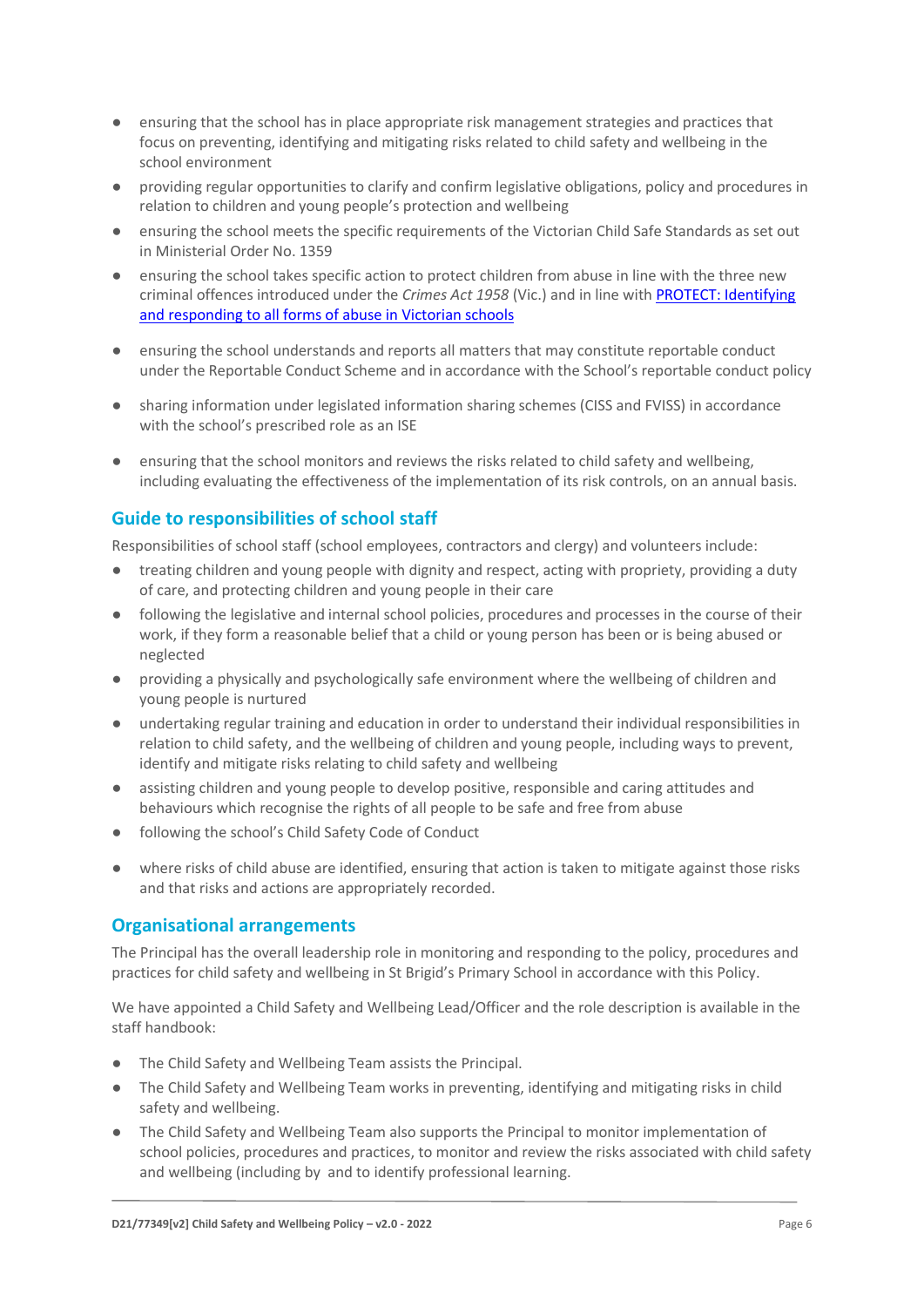St Brigid's Primary School's website and newsletter will provide information to keep parents and carers informed of child safety and wellbeing commitments, procedures and arrangements.

# Expectation of our school staff and volunteers – Child Safety Code of **Conduct**

At St Brigid's Primary School, we expect school employees, volunteers, contractors and clergy to proactively ensure the safety and wellbeing of students at all times, to identify concerns about child safety and wellbeing and to take appropriate action if there are concerns about the safety and wellbeing of any child at the school. All school staff must remain familiar with the relevant laws, the code of conduct, and policies and procedures in relation to child protection, and comply with all requirements. We have developed a Child Safety Code of Conduct, which recognises the critical role that school staff play in protecting the students in our care and establishes clear expectations of school employees, volunteers, contractors and clergy for appropriate behaviour with children in order to safeguard them against abuse and/or neglect.

Our Code also protects school staff and volunteers through clarification of acceptable and unacceptable behaviour.

# Student safety and participation

At St Brigid's Primary School, we actively encourage all students to openly express their views and feel comfortable about giving voice to the things that are important to them.

We teach students about what they can do if they feel unsafe and enable them to understand, identify, discuss and report their concerns. We listen to and act on any concerns students, or their parents or carers, raise with us.

The curriculum design integrates appropriate knowledge and skills to enhance students' understanding of being safe, as well as their understanding of their rights to safety, information and participation. Teaching and learning strategies that acknowledge and support student agency and voice are implemented. We ensure that students are offered access to sexual abuse prevention programs and to relevant related information in an age-appropriate way.

We have developed appropriate education about:

- standards of behaviour for students attending our school
- healthy and respectful relationships (including sexuality)
- resilience
- child abuse awareness and prevention.

We have also developed curriculum planning documents that detail the strategies and actions the school takes to implement its obligations to ensure that:

- children and students are informed about all of their rights, including to safety, information and participation
- the importance of friendship is recognised and support from peers is encouraged, to help children and students feel safe and be less isolated
- staff and volunteers are attuned to signs of harm and facilitate child-friendly ways for children and students to express their views, participate in decision-making and raise their concerns
- we have strategies in place to develop a culture that facilitates participation and is responsive to the input of children and students
- we provide opportunities for children and students to participate and is responsive to their contributions to strengthen confidence and engagement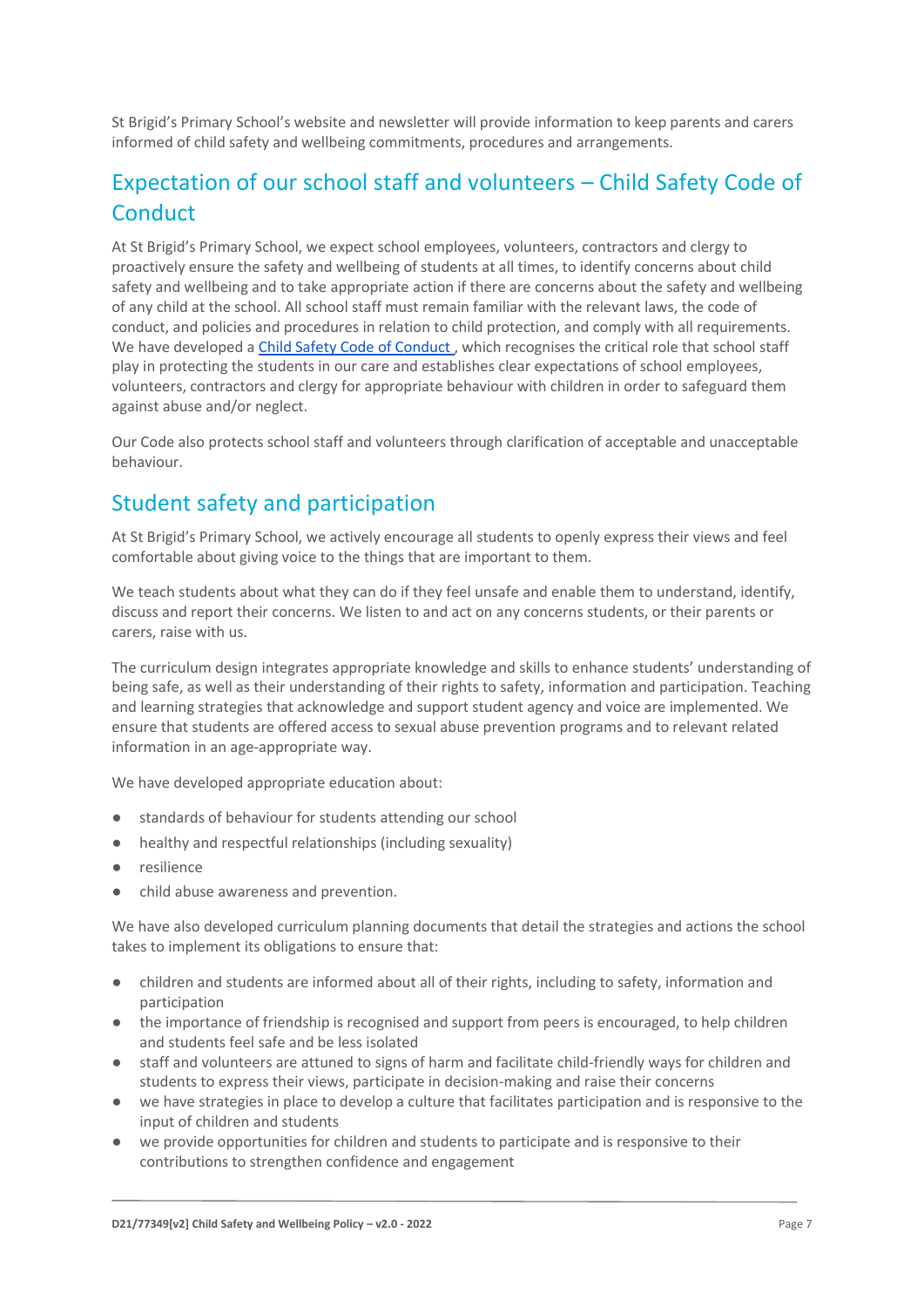students are offered access to sexual abuse prevention programs and to relevant information in an age-appropriate way.

At St Brigid's we have the following in place for children to have a voice about things that are important to them:

- In the student Portal we have the "Tell Someone" site where children can put concerns into writing and is sent to a member of the Child Safety Team or a teacher the child feels comfortable talking to
- Student Wellbeing Representatives from each class level which have fortnightly wellbeing meetings where the children bring up concerns/issues.

### Reporting and responding

Our school creates records relevant to any child safety complaints, disclosures or breaches of the Child Safety Code of Conduct, and maintains and disposes of those records in accordance with security and privacy requirements and [Public Record Office Victoria Recordkeeping Standards](https://prov.vic.gov.au/sites/default/files/files/documents/1906v1.0.pdf) (including minimum retention periods). Our school complies with legal obligations that relate to managing the risk of child abuse under the *Children, Youth and Families Act 2005* (Vic.), the *Crimes Act 1958* (Vic.), the *Child Wellbeing and Safety Act 2005* (Vic.) and the recommendations of the *[Betrayal of Trust](http://www.parliament.vic.gov.au/fcdc/article/1788)* report.

Child protection reporting obligations fall under separate pieces of legislation with differing reporting requirements.

Our school's [PROTECT: Identifying and Responding to Abuse](https://www.sbmord.catholic.edu.au/wp-content/uploads/2022/05/PROTECT-Identifying-and-Responding-to-Abuse-Reporting-Obligations-v2-0-2022.pdf) – Reporting obligations, updated on 3 May, 2022, sets out the actions required under the relevant legislation when there is a reasonable belief that a child at our school is in need of protection or a criminal offence has been committed, and provides guidance and procedures on how to make a report.

Our policy assists staff, volunteers and families to:

- identify the indicators of a child or young person who may be in need of protection
- understand how a reasonable belief is formed under the reportable conduct scheme as well as mandatory reporting
- make a report of a child or young person who may be in need of protection
- comply with mandatory reporting obligations under child protection law, and their legal obligations relating to child abuse and grooming under criminal law
- understand and comply with information sharing and recordkeeping obligations
- comply with reporting obligations under the reportable conduct scheme including obligations to report and investigate allegations of reportable conduct.

Our school has also established additional internal procedures and processes to help ensure that appropriate action is taken to prevent, identify and respond to concerns about the wellbeing and/or safety of a student.

Our school is a prescribed Information Sharing Entity (ISE) meaning that, where legislated requirements are met, it is able to share confidential information with other ISEs to promote child wellbeing or safety under the CISS or FVISS.

At St Brigid's Primary School, if any member of our school community has concerns for a child's safety they need to discuss, they can notify the school Principal, the Deputy Principal or the designated Child Safety and Wellbeing Lead/Officer, Wendy Sullivan.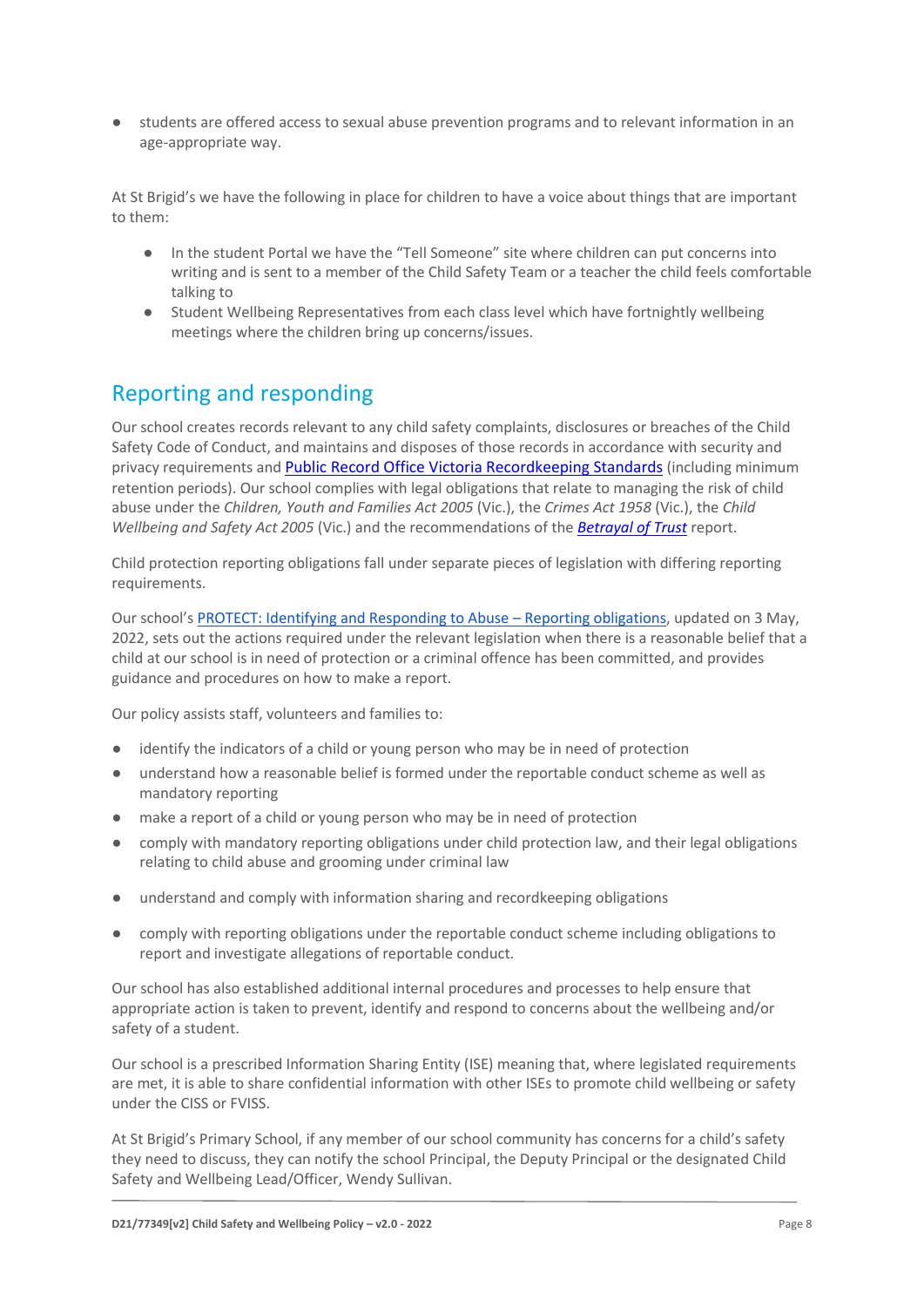If the Principal or Child Safety and Wellbeing Officer is not available, then it should be discussed with a member of the school leadership team. Alternatively, any member of the school community may report directly to the responsible authority.

The staff member, supported by the Principal or designated Child Safety and Wellbeing Officer will follow the step-by-step guide to making a report as outlined in th[e Four Critical Actions for Schools: Responding](https://www.education.vic.gov.au/Documents/about/programs/health/protect/FourCriticalActions_ChildAbuse.pdf)  [to Incidents, Disclosures and Suspicions of Child Abuse.](https://www.education.vic.gov.au/Documents/about/programs/health/protect/FourCriticalActions_ChildAbuse.pdf)

## Screening and recruitment of school staff

St Brigid's Primary School will apply thorough and rigorous screening processes in the recruitment of employees and volunteers involved in child-connected work. Our commitment to child safety and wellbeing and our screening requirements are included in all advertisements for such employee, contractor and volunteer positions, and all applicants are provided with copies of the school's Child Safety Code of Conduct and the Child Safety and Wellbeing Policy.

Each job description for staff involved in child-connected work has a clear statement that sets out the requirements, duties and responsibilities regarding child safety and wellbeing for those in that role and the occupant's essential qualifications, experience and attributes in relation to child safety and wellbeing.

When recruiting and selecting employees, contractors and volunteers involved in child-connected work, we ensure that we gather, verify and record the following information about any person we propose to engage:

- confirm the applicant's Working with Children Check and National Police Check status and/or professional registration (as relevant)
- obtain proof of personal identity and any essential or relevant professional or other qualifications
- verify the applicant's history of work involving children
- obtain references that address the applicant's suitability for the job and working with children.

We will also ensure that appropriate supervision or support arrangements are in place in relation to the induction of new school staff into the school's policies, codes, practices and procedures governing child safety and wellbeing and child-connected work.

We have procedures and processes for monitoring and assessing the continuing suitability of school staff and volunteers to work with children, including regular reviews of the status of Working with Children Checks and staff professional registration requirements such as Victorian Institute of Teaching (VIT) registration.

St Brigid's Primary School implements the following CECV guidelines:

- *Guidelines on the Employment of Staff in Catholic Schools*
- *Guidelines on the Engagement of Volunteers in Catholic Schools*
- *Guidelines on the Engagement of Contractors in Catholic Schools*
- *NDIS/External Providers: Guidelines for Schools*.

#### Child safety and wellbeing – education and training for school staff

St Brigid's Primary School provides employees, volunteers and clergy with regular and appropriate opportunities to develop their knowledge of, openness to and ability to address child safety and wellbeing matters. This includes induction, ongoing training and professional learning to ensure that everyone understands their professional and legal obligations and responsibilities, and the procedures for reporting suspicion of child abuse and neglect.

At least annually, our professional learning and training addresses: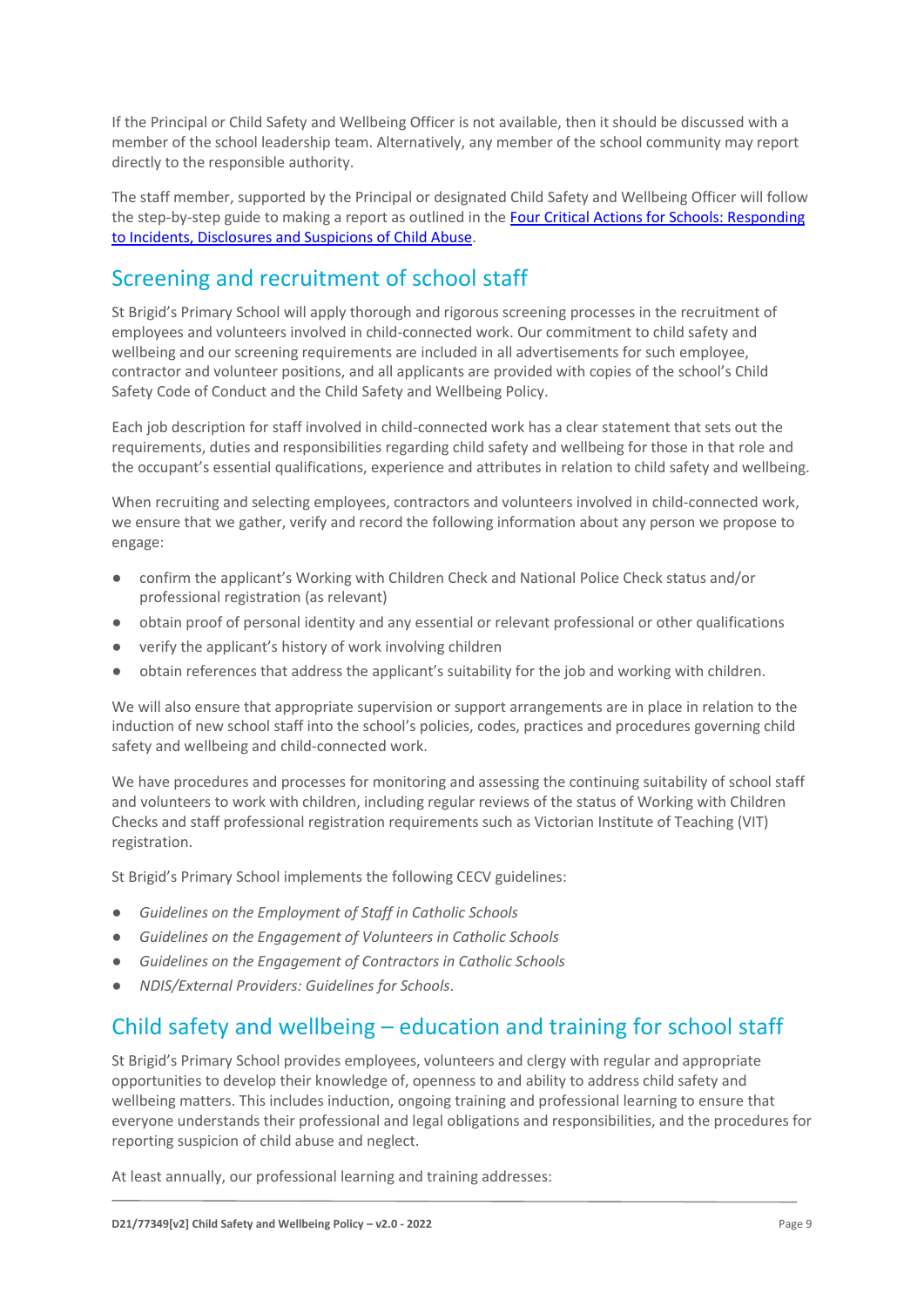- staff's individual and collective obligations and responsibilities for managing the risk of child abuse
- preventing, identifying and mitigating child abuse risks in the school environment without compromising a child or student's right to privacy, access to information, social connections and learning opportunities
- the reportable conduct scheme
- our school's current child safety standards (including this Policy, the Child Safety Code of Conduct and any other policies and procedures relating to child safety and wellbeing, including in relation to managing complaints and concerns related to child abuse)
- guidance on recognizing indicators of child harm including harm caused by other children and students
- guidance on responding effectively to issues of child safety and wellbeing and supporting colleagues who disclose harm
- guidance on how to build culturally safe environments for children and students
- guidance on their information sharing and recordkeeping obligations, including under the Public [Record Office Victoria Recordkeeping Standards.](https://prov.vic.gov.au/sites/default/files/files/documents/1906v1.0.pdf)

### Diversity and equity – strategies and actions

At St Brigid's Primary School, we are committed to ensuring that equity is upheld, and that diverse needs are respected in policy and practice. We aim to ensure that:

- all school staff and volunteers understand the diverse circumstances of children and students
- our school provides support and responds to vulnerable children and students
- children, students, staff, volunteers and the school community have access to information, support and complaints processes in ways that are culturally safe, accessible and easy to understand
- the school pays particular attention to the needs of students with disability, students from culturally and linguistically diverse backgrounds, students who are unable to live at home, international students, and LGBTIQ+ students
- the school pays particular attention to the needs of Aboriginal students and provides and promotes a culturally safe environment for them.

To support these diversity and equity obligations St Brigid's will:

- Recognise the range of diverse backgrounds, needs and circumstances of students
- Identify and address challenges that students experience due to their diverse attributes
- Put in place policies and strategies to help meet the diverse needs of students
- Suppoirt diverstiy through school planning and resources
- *Catholic Archdiocese of Melbourne – [Welcoming Each Other: Guidelines for Interfaith Education](http://www.cam1.org.au/eic/welcoming/index.html)  [in the Schools of the Archdiocese of Melbourne](http://www.cam1.org.au/eic/welcoming/index.html)*
- *Catholic Education Commission of Victoria (CECV) – [Aboriginal and Torres Strait Islander](https://www.cecv.catholic.edu.au/getmedia/bd494d6a-2d58-4f9b-94a2-85f3ab75e7ea/CECV-Aboriginal-and-Torres-Strait-Islander-Education-Action-Plan.aspx?ext=.pdf)  [Education Action Plan](https://www.cecv.catholic.edu.au/getmedia/bd494d6a-2d58-4f9b-94a2-85f3ab75e7ea/CECV-Aboriginal-and-Torres-Strait-Islander-Education-Action-Plan.aspx?ext=.pdf)*
- *CECV – [Aboriginal and Torres Strait Islander Perspectives](https://cevn.cecv.catholic.edu.au/Melb/Student-Support/Cultural-Diversity/ATSI-perspectives)*
- *CECV – [Assessing and Intervening with Impact](https://cevn.cecv.catholic.edu.au/Melb/Document-File/Students-Support/Practices/Assessing-and-intervening-with-impact)*
- *CECV – [Guidelines for Supporting New Arrivals and Refugees](https://www.cecv.catholic.edu.au/getmedia/b1a8935d-5f90-45e6-bb28-828e23c83366/CECV-Guidelines-for-New-Arrivals-and-Refugees-2020-2022.aspx?ext=.pdf)*
- *CECV – [Intervention Framework](https://www.cecv.catholic.edu.au/getmedia/757e80aa-1c1a-4510-8d8a-f1ca72a92adb/CECV-Intervention-Framework-2021-overview.aspx?ext=.pdf)*
- *CECV – [Parent Guide to Program Support Groups](https://www.cecv.catholic.edu.au/getmedia/8067c3e8-72f0-402c-9b78-60450b06c689/Parent-Guide-to-Program-Support-Groups.aspx?ext=.pdf)*
- *CECV – [Personal Care Support in Schools](https://www.cecv.catholic.edu.au/getmedia/56a1892e-fc3f-45f8-b057-daa8dd462dfd/CECV-Personal-Care-Support-in-Schools.aspx?ext=.pdf)*
- *CECV – [Positive Behaviour Guidelines](https://www.cecv.catholic.edu.au/getmedia/bc1d235d-9a98-4bb4-b3ac-84b50fa7c639/CECV-Positive-Behaviour-Guidelines_FINAL2.aspx?ext=.pdf)*
- *Catholic Education Melbourne (CEM) – Horizons of Hope – [Vision, Context, Strategy, Practice](https://cevn.cecv.catholic.edu.au/Melb/Curriculum/Horizons-of-Hope)*
- *CEM – [Identity and Growth: A perspective for Catholic schools](https://cevn.cecv.catholic.edu.au/Melb/MI/Identity-Growth)*
- *Catholic Education South Australia – [Children: Close to the Mystery of God](https://safeguardingchildren.acu.edu.au/-/media/feature/micrositesarticles/safeguardingchildren/children_close_to_mystery_of_god_-vjuly2015rev_20150825.pdf?la=en&hash=A5234C17459BAE41E54584FAA066B9A0)*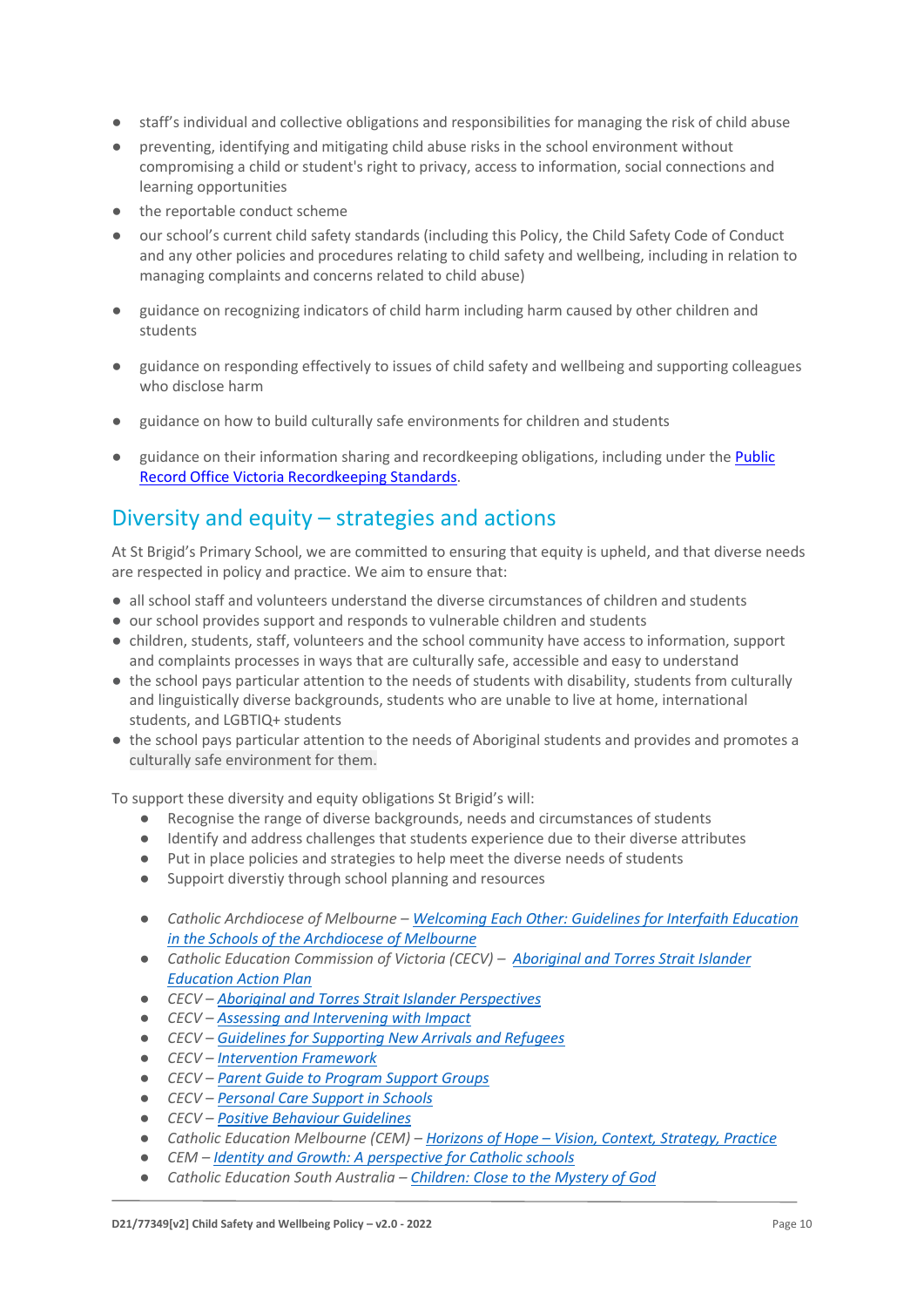- *Edmund Rice Education Australia (EREA) – [Live Life to the Full: EREA Safe & Inclusive Learning](https://www.erea.edu.au/wp-content/uploads/2020/09/Safe_and_inclusive_Resource.pdf)  [Communities Statement](https://www.erea.edu.au/wp-content/uploads/2020/09/Safe_and_inclusive_Resource.pdf)*
- *MACS – [Allways: A guide to supporting all learners in all ways always](https://www.macs.vic.edu.au/CatholicEducationMelbourne/media/Documentation/Documents/Allways-A4-book-Guide-web.pdf)*
- *MACS – [Religious Education Curriculum](https://resource-macs.com/)*
- *National Catholic Education Commission – Framework for [Student Faith Formation in Catholic](https://www.ncec.catholic.edu.au/doclink/student-faith-formation-in-catholic-schools-february-2022/eyJ0eXAiOiJKV1QiLCJhbGciOiJIUzI1NiJ9.eyJzdWIiOiJzdHVkZW50LWZhaXRoLWZvcm1hdGlvbi1pbi1jYXRob2xpYy1zY2hvb2xzLWZlYnJ1YXJ5LTIwMjIiLCJpYXQiOjE2NDQyNzM3NTYsImV4cCI6MTY0NDM2MDE1Nn0.jGLDyhU7PGuIaDiSI4Pv5ODo78qVCxDaI9e5o0m7CVg)  [Schools](https://www.ncec.catholic.edu.au/doclink/student-faith-formation-in-catholic-schools-february-2022/eyJ0eXAiOiJKV1QiLCJhbGciOiJIUzI1NiJ9.eyJzdWIiOiJzdHVkZW50LWZhaXRoLWZvcm1hdGlvbi1pbi1jYXRob2xpYy1zY2hvb2xzLWZlYnJ1YXJ5LTIwMjIiLCJpYXQiOjE2NDQyNzM3NTYsImV4cCI6MTY0NDM2MDE1Nn0.jGLDyhU7PGuIaDiSI4Pv5ODo78qVCxDaI9e5o0m7CVg)*
- *[Victorian Curriculum F](https://victoriancurriculum.vcaa.vic.edu.au/)–10*
- *Victorian Department of Education and Training (DET) [Out-of-Home Care Education Commitment](https://www.cecv.catholic.edu.au/getmedia/11631bac-6208-4324-887e-0aca88189126/OoHC-Education-Commitment.aspx?ext=.pdf)*
- *Victorian DET – [Resilience, Rights and Respectful Relationships,](https://fuse.education.vic.gov.au/ResourcePackage/ByPin?pin=2JZX4R) incorporating a Catholic context*

#### Family engagement – strategies and actions

St Brigid's Primary School ensures that families, carers and other members of the school community are informed about relevant child safety and wellbeing matters and are involved in the promotion of child safety and wellbeing at the school. We aim to ensure that:

- families participate in decisions relating to child safety and wellbeing which affect their child
- we engage and openly communicate with families, carers and other members of the school community about our child safe approach
- all members of the school community have access to information relating to child safety and wellbeing
- families, carers and other members of the school community have the opportunity to provide input into the development and review of the school's child safety and wellbeing policies and practices
- families, carers and other members of the school community are informed about the operations and governance of the school in relation to child safety and wellbeing.

*The strategies and actions St Brigid's will take to implement the family engagement obligations are:*

- Creating a welcoming environment
- Engage families and communities in building a child safe organisation
- Provide regular opportunities to communicate
- Reflect the diversity of our school community
- Provide inclusive and accessible information
- Build family and community involvement in child safety into business as usual

#### Risk management

At St Brigid's Primary School, we are committed to proactively and systematically identifying and assessing risks to student safety across our whole school environment, and reducing or eliminating (where possible) all potential sources of harm. We document, implement, monitor and annually review our risks and risk management strategies for child safety and wellbeing, evaluate the effectiveness of the implementation of our risk controls and ensure that the strategies change as needed and as new risks arise.

The structure and process St Brigid's will establish to prevent, identify and manage risks relating to child safety and wellbeing and review child safety practices are:

- Use the Risk Register template and Framework
- Establish clear expectations and promote child safety
- Establish a Child Safety and Wellbeing Team and assign responsibilities
- Seek input from staff, volunteers, families and students
- Oversee implementation (Child Safety and Wellbeing Team) of all the required policies and review any emerging risks eg ensure visitors are supervised
- Align governance and recordkeeping with best practices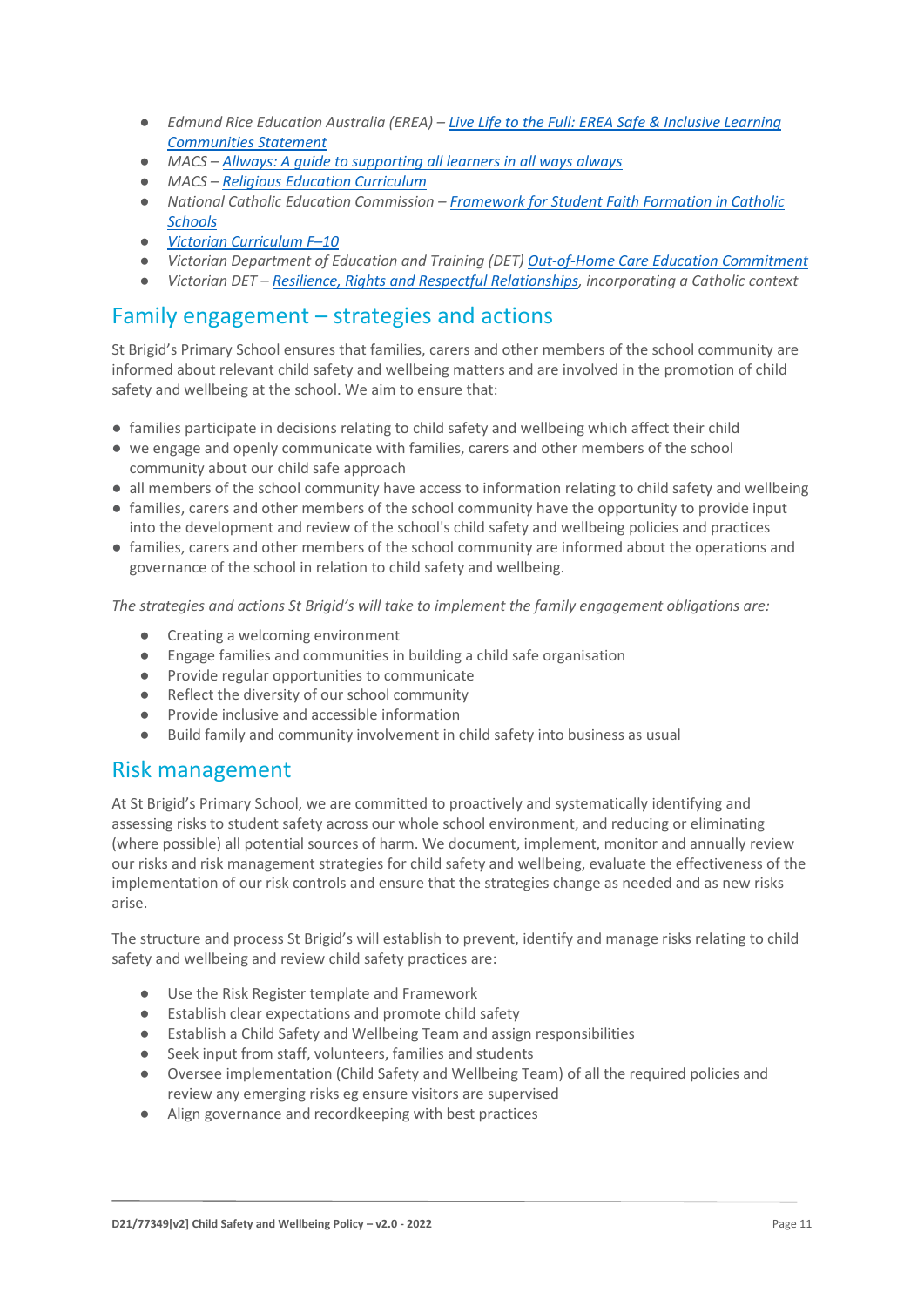### Relevant legislation

- *Children, Youth and Families Act 2005* (Vic.)
- *Child Wellbeing and Safety Act 2005* (Vic.)
- *Worker Screening Act 2020* (Vic.)
- *Education and Training Reform Act 2006* (Vic.)
- *Education and Training Reform Regulations 2017* (Vic.)
- *Equal Opportunity Act 2010* (Vic.)
- *Privacy Act 1988* (Cth)
- *Public Records Act 1973* (Vic)
- *Crimes Act 1958* (Vic.) Three new criminal offences have been introduced under this Act:
- 1. [Failure to disclose offence:](https://www.justice.vic.gov.au/safer-communities/protecting-children-and-families/failure-to-disclose-offence#%3A~%3Atext%3DIn%202014%2C%20the%20law%20in%20Victoria%20was%20changed%2Coffended%20against%20a%20child%20under%2016%20in%20Victoria) Any adult who forms a reasonable belief that a sexual offence has been committed by an adult against a child under 16 has an obligation to report that information to police. Failure to disclose the information to police is a criminal offence.
- 2. [Failure to protect offence:](https://www.justice.vic.gov.au/safer-communities/protecting-children-and-families/failure-to-protect-a-new-criminal-offence-to#%3A~%3Atext%3DFailure%20to%20protect%3A%20a%20new%20criminal%20offence%20to%2Cfrom%20sexual%20abuse%20and%20exposure%20to%20sexual%20offenders) This offence will apply where there is a substantial risk that a child under the age of 16 under the care, supervision or authority of a relevant organisation will become a victim of a sexual offence committed by an adult associated with that organisation. A person in a position of authority in the organisation will commit the offence if they know of the risk of abuse and have the power or responsibility to reduce or remove the risk, but negligently fail to do so.
- 3. [Grooming offence:](https://www.justice.vic.gov.au/safer-communities/protecting-children-and-families/grooming-offence) This offence targets predatory conduct designed to facilitate later sexual activity with a child. Grooming can be conducted in person or online, for example via interaction through social media, web forums and emails.

#### Related policies

#### **Catholic Education Commission of Victoria Ltd (CECV) guidelines**

- [CECV Guidelines on the Employment of Staff in Catholic Schools](https://www.cecv.catholic.edu.au/getmedia/0393d7fb-2fb9-4e48-a05e-56b703dd62eb/Employment-Guidelines.aspx)
- [CECV Guidelines on the Engagement of Volunteers in Catholic Schools](https://www.cecv.catholic.edu.au/Media-Files/IR/Policies-Guidelines/Volunteers/Guidelines-on-the-Engagement-of-Volunteers.aspx)
- [CECV Guidelines on the Engagement of Contractors in Catholic Schools](https://www.cecv.catholic.edu.au/Media-Files/IR/Policies-Guidelines/Staff,-Contractors,-Volunteers/Contractor-Guidelines.aspx)
- [CECV NDIS/External Providers: Guidelines for Schools](https://www.cecv.catholic.edu.au/getmedia/cec12bdf-5e03-4d3a-ac47-504fe084f415/NDIS-External-Providers-Guidelines.aspx?ext=.pdf)
- [CECV Positive Behaviour Guidelines](https://www.cecv.catholic.edu.au/getmedia/bc1d235d-9a98-4bb4-b3ac-84b50fa7c639/CECV-Positive-Behaviour-Guidelines_FINAL2.aspx?ext=.pdf)

#### **School policies**

- **[Child Safety Code of Conduct](https://drive.google.com/file/d/1i6ymV8yZTasAUddY_t7Cp7auy9VgXAmq/view?usp=sharing)**
- [PROTECT: Identifying and Responding to Abuse](https://www.sbmord.catholic.edu.au/wp-content/uploads/2022/05/PROTECT-Identifying-and-Responding-to-Abuse-Reporting-Obligations-v2-0-2022.pdf)  Reporting obligations
- **[Reportable Conduct Policy](https://drive.google.com/file/d/1pctTT9m0Zdv_uS4v0LAJiMmQoYFJqpo1/view?usp=sharing)**

| Responsible director               | Director, Learning and Regional Services |  |
|------------------------------------|------------------------------------------|--|
| Policy owner                       | General Manager, Student Wellbeing       |  |
| Approving body/individual          | MACS Board                               |  |
| Approval date                      | 13 April 2022                            |  |
| <b>Risk rating</b>                 | High                                     |  |
| Date of next review                | April 2023                               |  |
|                                    |                                          |  |
| <b>POLICY DATABASE INFORMATION</b> |                                          |  |

| PROTECT: Identifying and Responding to Abuse – Reporting Obligations<br><b>Related documents</b><br><b>Complaints Handling Policy</b><br>Pastoral Care of Students Policy |  |  |  |
|---------------------------------------------------------------------------------------------------------------------------------------------------------------------------|--|--|--|
|                                                                                                                                                                           |  |  |  |